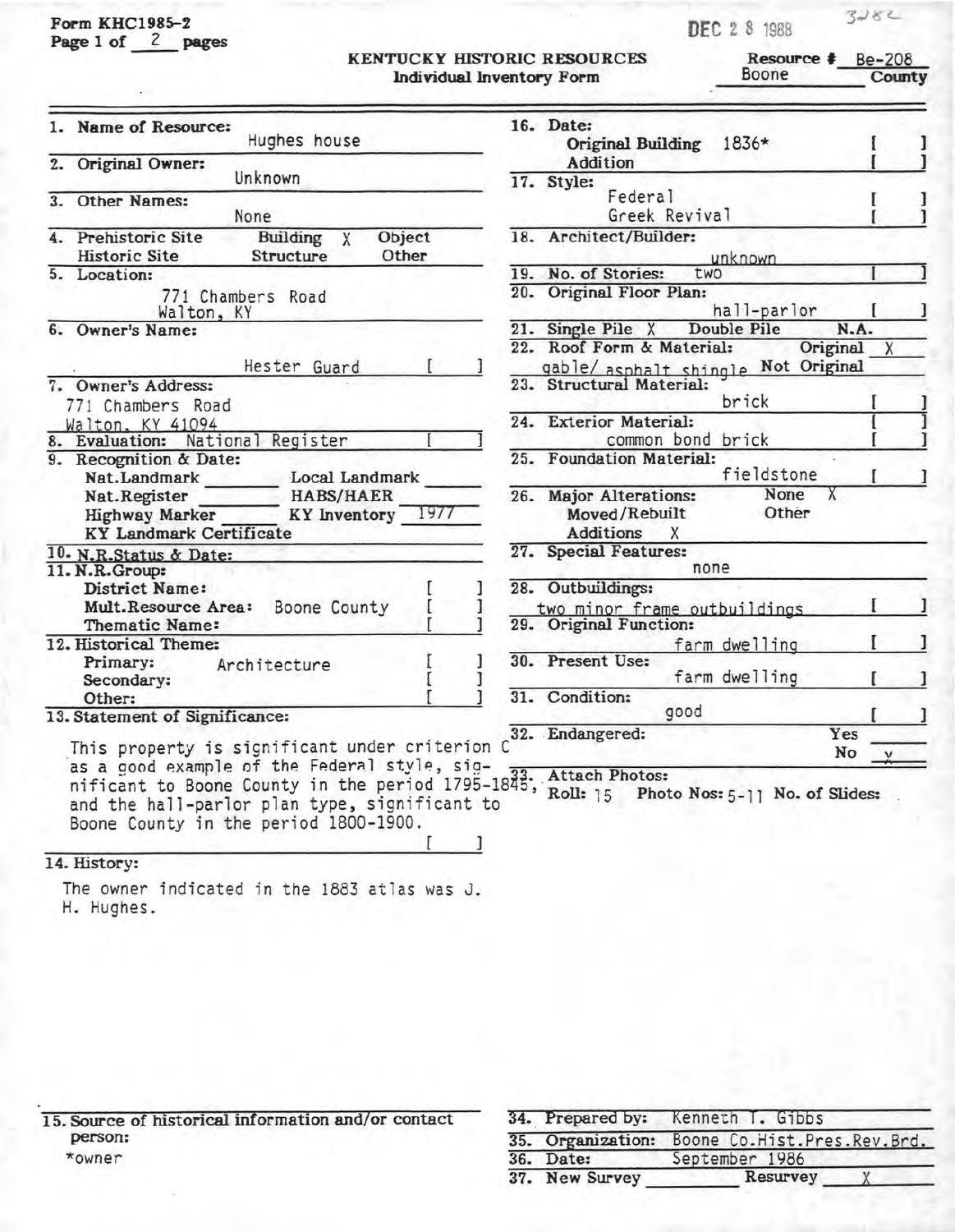### **Page <sup>2</sup> of pages KENTUCKY HISTORIC RESOURCES Individual Inventory Form** Resource # Be-208

| 38. | UTM Point of Primary Building:<br>Quadrant:<br>Union                                 | Zone<br>16 <sup>2</sup> | <b>Easting</b><br>704220 | <b>Northing</b><br>4307440 | 39. G.I.S. Mod.<br>40. Coordi.Accuracy      |  |
|-----|--------------------------------------------------------------------------------------|-------------------------|--------------------------|----------------------------|---------------------------------------------|--|
| 41. | UTM Points of Boundary (for N. R. eligible sites only):<br>А.<br>B.<br>$C_{\bullet}$ |                         | F.                       |                            |                                             |  |
| 42. | Total Acreage in Present Property: 5.589                                             |                         | 43.                      |                            | Acreage included in proposed N.R. boundary: |  |

 $\frac{42}{1}$ 44. Site Plan (and boundary description and justification for N.R. sites):



The boundary includes the house and sufficient acreage to provide <sup>a</sup> setting. Boundaries A-B, C-D and D-A all coincide with rows of trees. Boundary<br>R-C is on the east side of Chambers B-C is on the east side of Chambers Lane.

Beginning at the point where the southea property line intersects with Chambers Ri (B), proceed northwest along Chambers Ro. 300' (C). Then proceed northeast 725' (i turning southeast 300' (A). Then procee' southwest 725' to the point of origin.

Contributing: I building

## 45. Description and House Plan:

The brick, two story house features an asymmetrical 4-bay facade (soutwest) and a hall-parlo<br>plan. The brickwork of the house is Flemish bond with jack arches over the openings. plan. The brickwork of the house is Flemish bond with jack arches over the openings.<br>The upper windows are 6/6 double-bung sash, and the lower ones are 2/2. The floor and The upper windows are 6/6 double-hung sash, and the lower ones are 2/2. The floor and<br>the front posts of the bin-reefed front porch have been replaced, but based on the pro the front posts of the hip-roofed front porch have been replaced, but based on the profile of the remaining posts the porch would seem to be original to the house or only slightly later. The two-story, one room ell is lower than the main block of the house; its upper room does not connect to the other second floor rooms, but is reached by an enclosed corner staircase from the first-floor room. There is <sup>a</sup> slope-shouldered, exterior chimney in each of the three gable-ends and <sup>a</sup> shed-roofed recent addition in the angle of the ell.

The interior features Federal style mantels and woodwork, including chairrails. The only significant alteration is the partitioning of the righthand room to form <sup>a</sup> central passage from the front to rear doors; the chairrails have been removed from the smaller room<br>created by the partitioning. This room, to the east, or right, has a Greek Peyiyal m created by the partitioning. This room, to the east, or right, has a Greek Revival mantel.<br>The parlor has an anclosed corner staircase The parlor has an enclosed corner staircase.

At <sup>a</sup> short distance behind the end of the ell is the stone foundation for the original brick summer kitchen.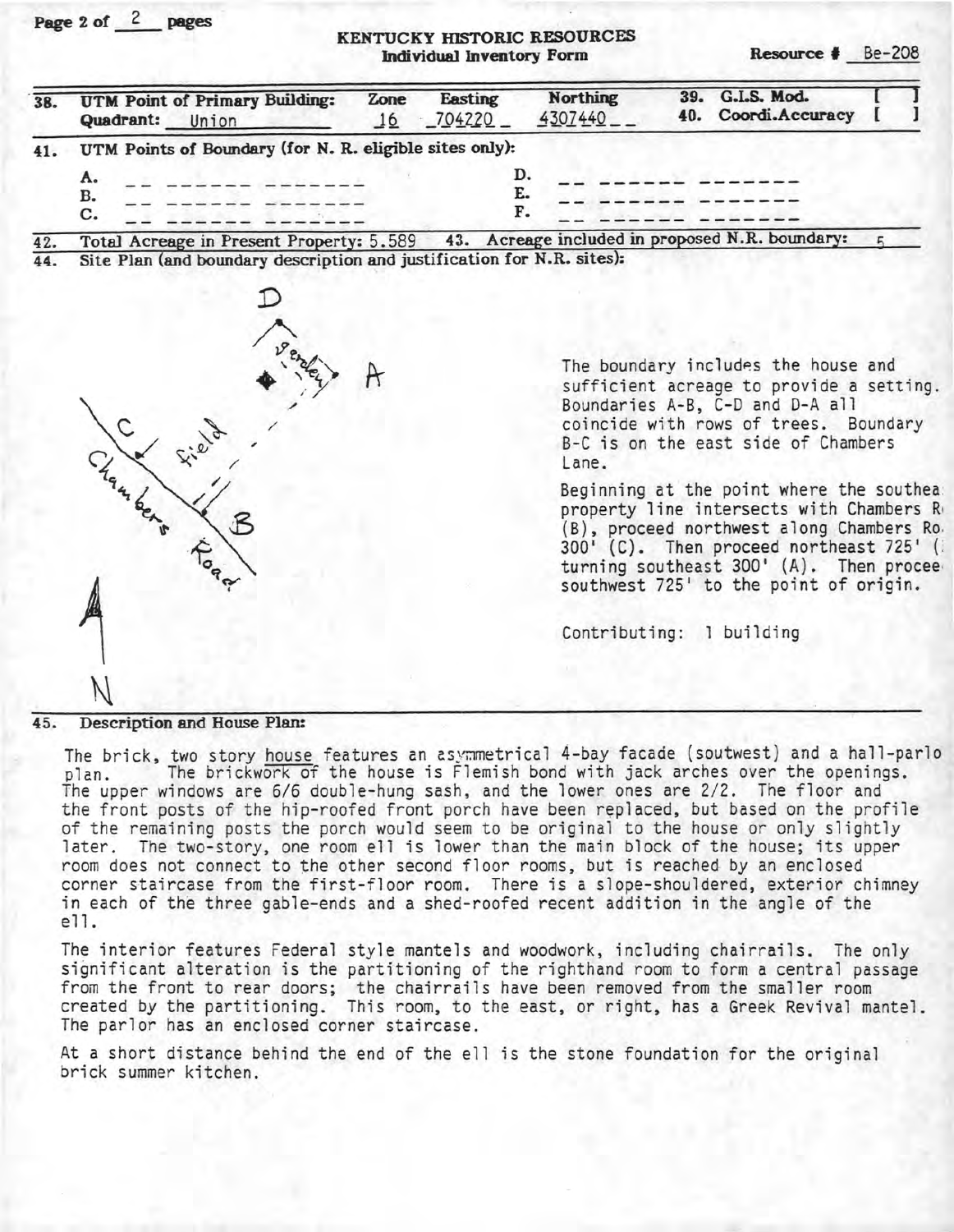NPS Form 10-900-4

OMB Approval No. 1024-0018

United States Department of the Interior<br>National Park Service

## **National Register of Historic Places<br>Continuation Sheet**

Section number \_\_\_\_\_\_\_\_\_\_\_ Page \_\_\_\_\_\_\_

|               |                                              |                                              | Multiple Resource Area<br>Thematic Group  |
|---------------|----------------------------------------------|----------------------------------------------|-------------------------------------------|
| Name<br>State | Boone County MRA<br><b>KENTUCKY</b>          |                                              |                                           |
|               | Nomination/Type of Review                    |                                              | Date/Signature                            |
| 41.           | Hudson House                                 | istered in the<br><b>Sitemal Realsher</b>    | Reeper Stelmes Byen                       |
| 42.           | Huey, D.W., House                            | miared in the<br>waitmal Register            | Attest<br>2/6/89<br>TReeper Allanes Byen  |
|               | 43. Hughes House                             | intered in the<br>Authoriz Register / Keeper | Attest<br>Wous Byen 2/6/19                |
|               |                                              |                                              | Attest                                    |
| 44.           | Johnson, Cave, House                         | Sabsward vs Review                           | for Keeper Patrick Andrew 2/6/89          |
|               |                                              |                                              | Attest                                    |
| 45.           | Kirtley, Rev. Robert E., House               | Entered in the                               | 6/89<br>$H$ Keeper                        |
|               | 46. Lassing, Morris, House Mahatautive Eavis | National Register                            | Attest<br>of Keeper Cettick Andre 6/14/90 |
|               |                                              |                                              | Attest                                    |
|               | 47. Loder House                              | the distinguished<br>Mati tall Tamister      | Keeper<br>26/19                           |
|               |                                              |                                              | Attest                                    |
|               | 48. Mayhugh, John Clifton, House             | Entered in the<br>Building That tap Attest   | FReeper Aulmen Byan 2/6/89                |
|               | 49. Miller, John C., House                   | Entered in the<br>Eatimal Register           | Keeper<br>Attest                          |
|               | 50. Miller, M., House                        | Entered in the<br>National Register          | Keeper                                    |
|               |                                              |                                              | Attest                                    |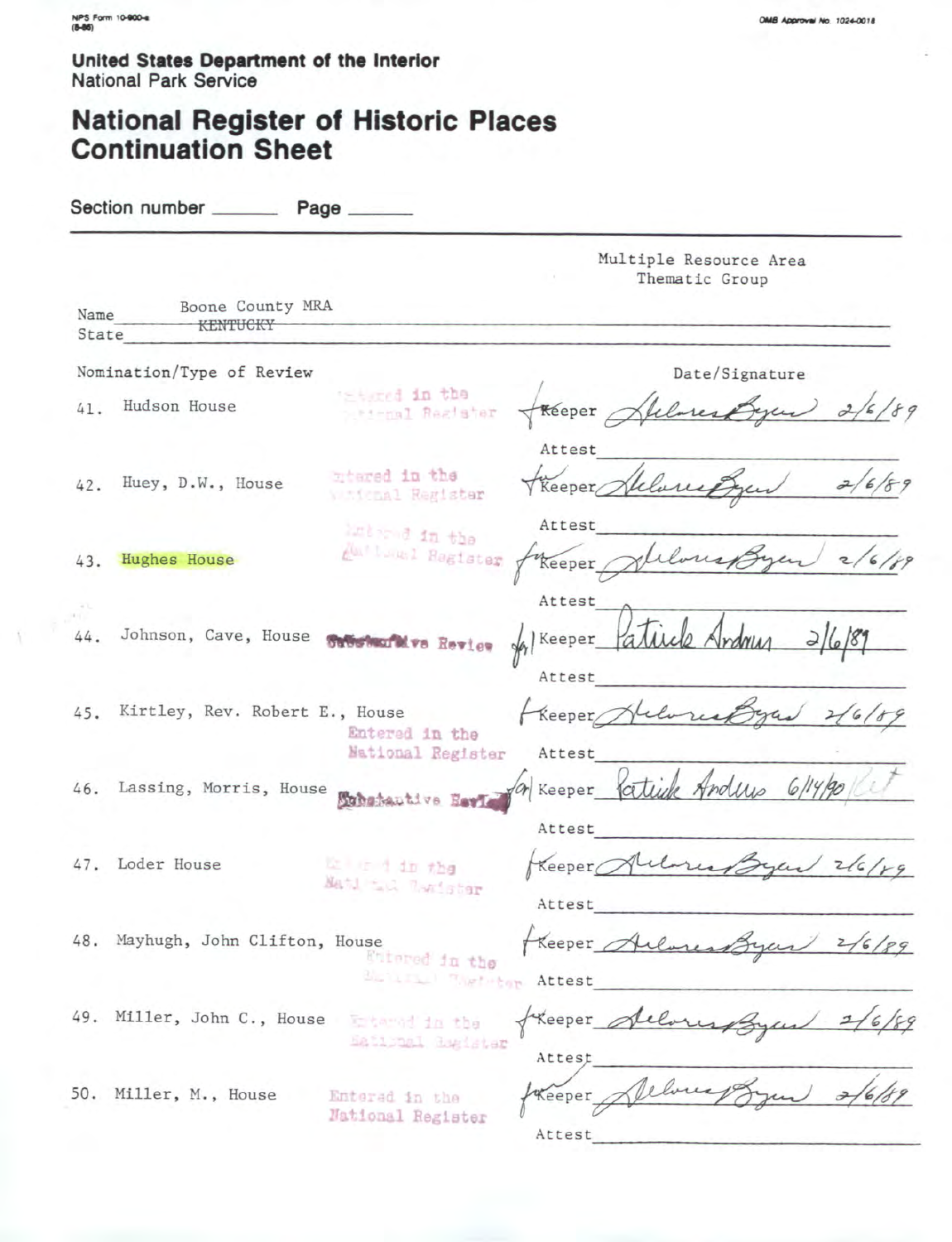#### UNITED STATES DEPARTMENT OF THE INTERIOR NATIONAL PARK SERVICE

NATIONAL REGISTER OF HISTORIC PLACES EVALUATION/RETURN SHEET

REQUESTED ACTION: NOMINATION

PROPERTY Hughes House NAME:

MULTIPLE BOONe COUNTY MRA<br>NAMF: NAME:

STATE & COUNTY: KENTUCKY, Boone

DATE RECEIVED: 12/28/88 DATE OF PENDING LIST: 1/10/89<br>DATE OF 16TH DAY: 1/26/89 DATE OF 45TH DAY: 2/11/89 DATE OF 16TH DAY: 1/26/89<br>DATE OF WEEKIV ITCH. DATE OF WEEKLY LIST: DATE OF PENDING LIST: 1/10/89<br>DATE OF 15TH DAY: 2/11/88 DATE OF 45TH DAY: 2/11/89

REFERENCE NUMBER: 88003282

NOMINATOR: STATE

REASONS FOR REVIEW:

|                |                    |                          | APPEAL: N DATA PROBLEM: N LANDSCAPE: N LESS THAN 50 YEARS: N |   |  |
|----------------|--------------------|--------------------------|--------------------------------------------------------------|---|--|
| OTHER: N PDIL: |                    |                          | N PERIOD: N PROGRAM UNAPPROVED: N                            |   |  |
|                | REOUEST: N SAMPLE: | N SLR DRAFT: N NATIONAL: |                                                              | N |  |

COMMENT WAIVER: N

ACCEPT RETURN

REJECT

Entered in the DATE Mational Regist National Register

*i t*

ABSTRACT/SUMMARY COMMENTS:

| RECOM./CRITERIA   |  |
|-------------------|--|
| <b>REVIEWER</b>   |  |
| <b>DISCIPLINE</b> |  |
| DATE              |  |
|                   |  |

DOCUMENTATION see attached comments Y/N see attached SLR Y/N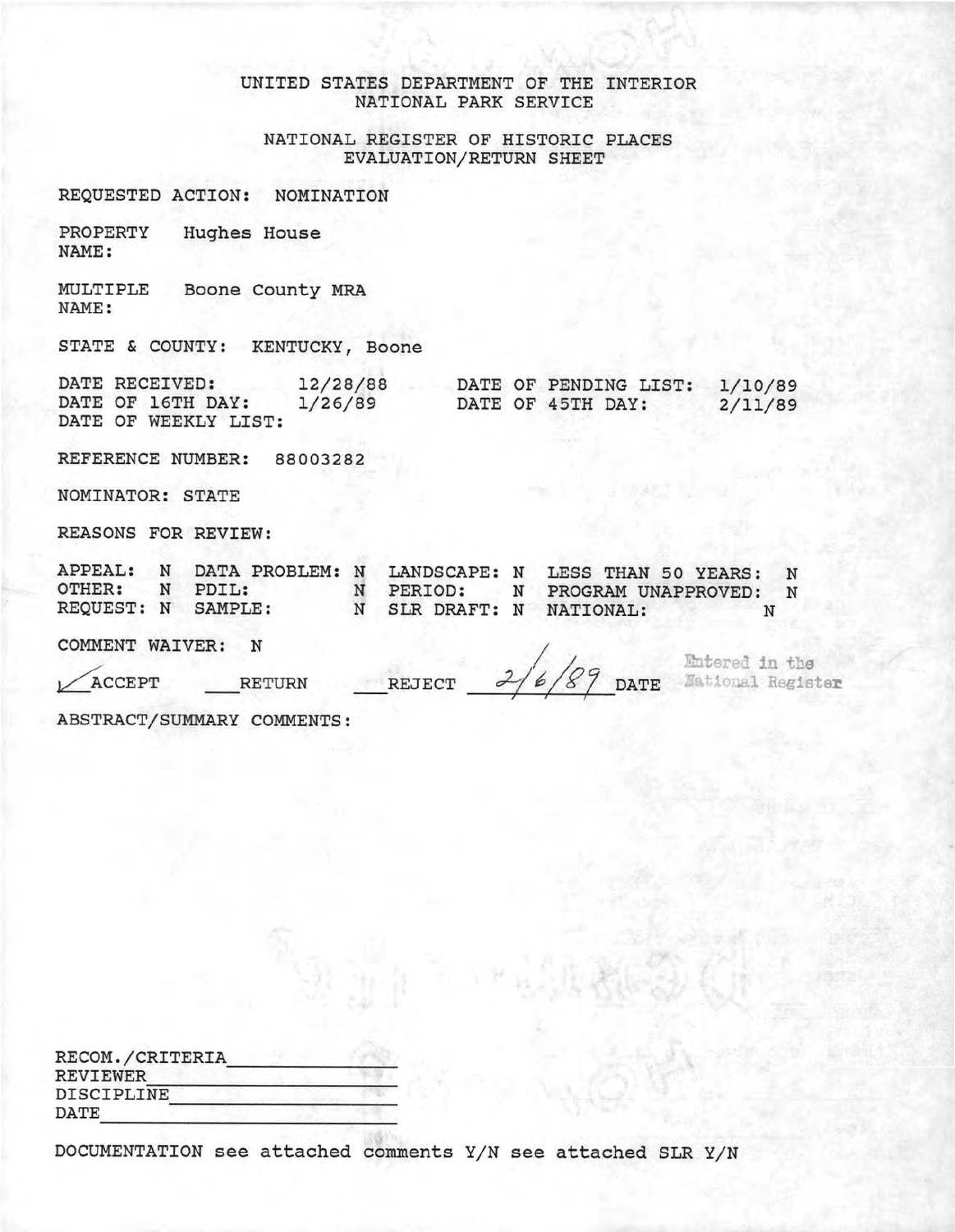#### CLASSIFICATION

count resource type

STATE/FEDERAL AGENCY CERTIFICATION

FUNCTION

historic current

DESCRIPTION

architectural classification materials

'descriptive text

#### SIGNIFICANCE

Period Areas of Significance—Check and justify below

Specific dates Builder/Architect Statement of Significance (in one paragraph)

- summary paragraph
- ^completeness
- clarity
- ^applicable criteria
- justification of areas checked
- relating significance to the resource
- context
- relationship of integrity to significance
- justification of exception
- other

| <b>BIBLIOGRAPHY</b>                                                      |
|--------------------------------------------------------------------------|
| GEOGRAPHICAL DATA                                                        |
| verbal boundary description<br>acreage<br>boundary justification<br>UTMs |
| ACCOMPANYING<br>DOCUMENTATION/PRESENTATION                               |
| sketch maps<br>photographs<br>presentation<br><b>USGS maps</b>           |
| OTHER COMMENTS                                                           |
| Questions concerning this nomination may be directed to                  |
| Phone                                                                    |
| Signed<br>Date                                                           |
|                                                                          |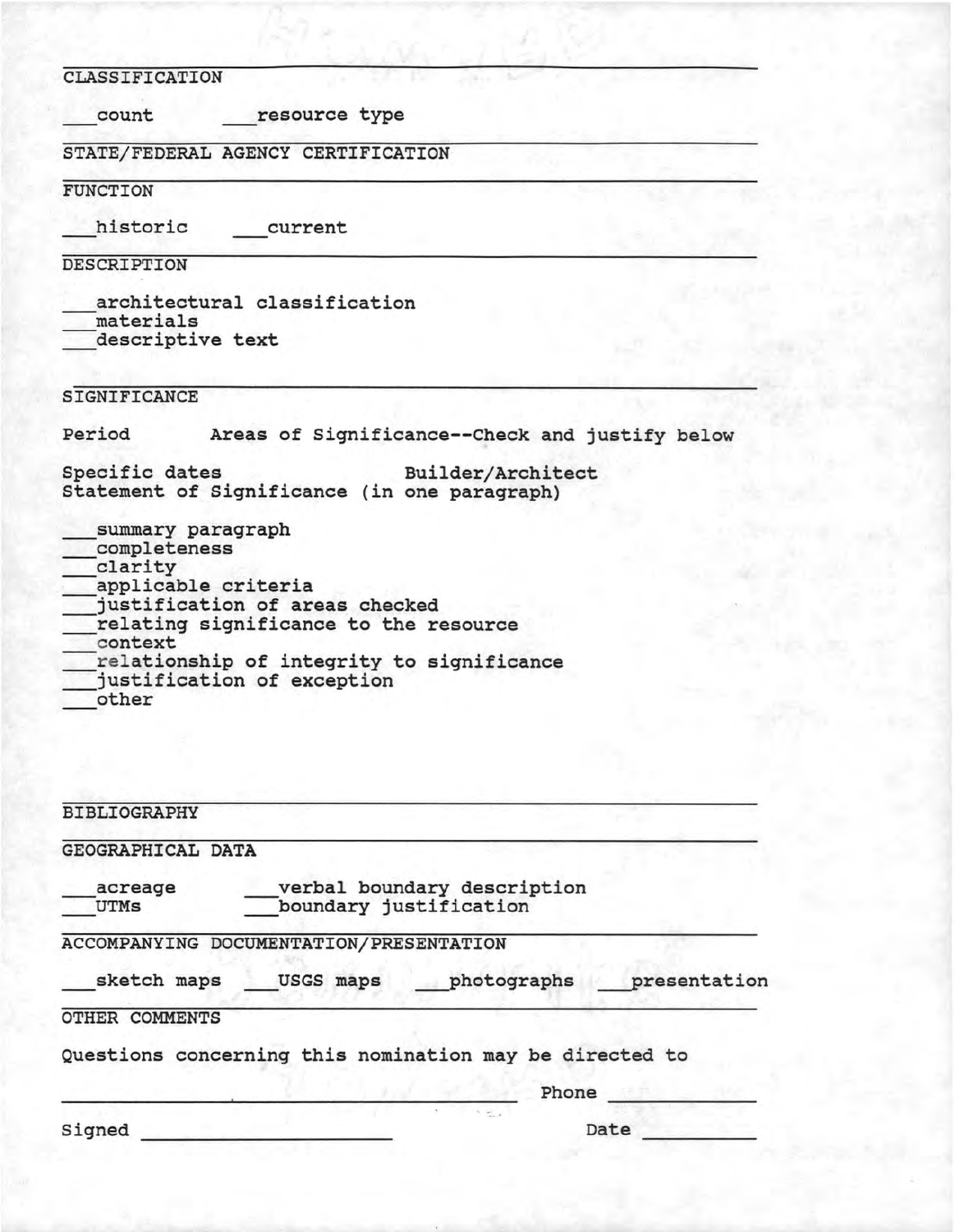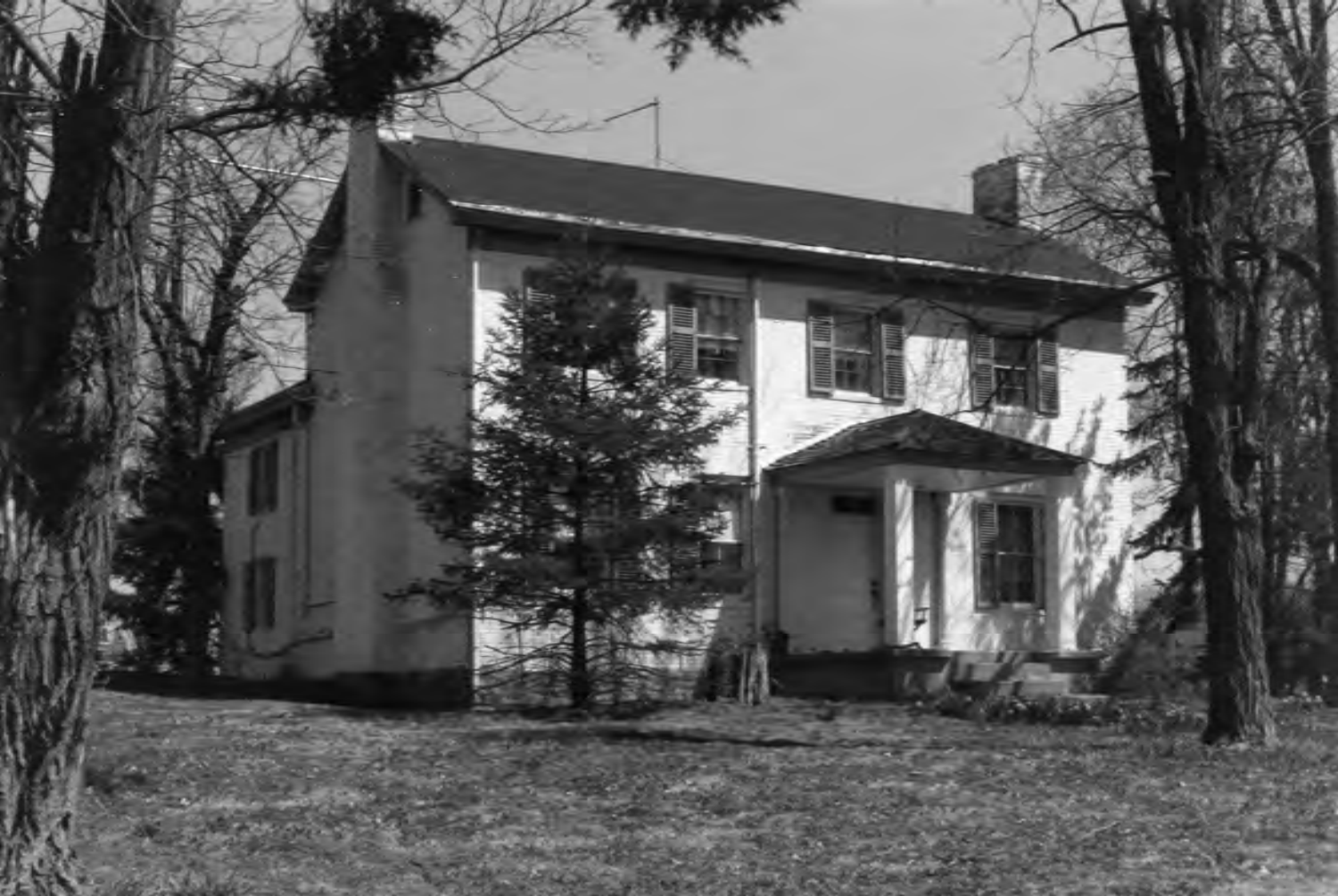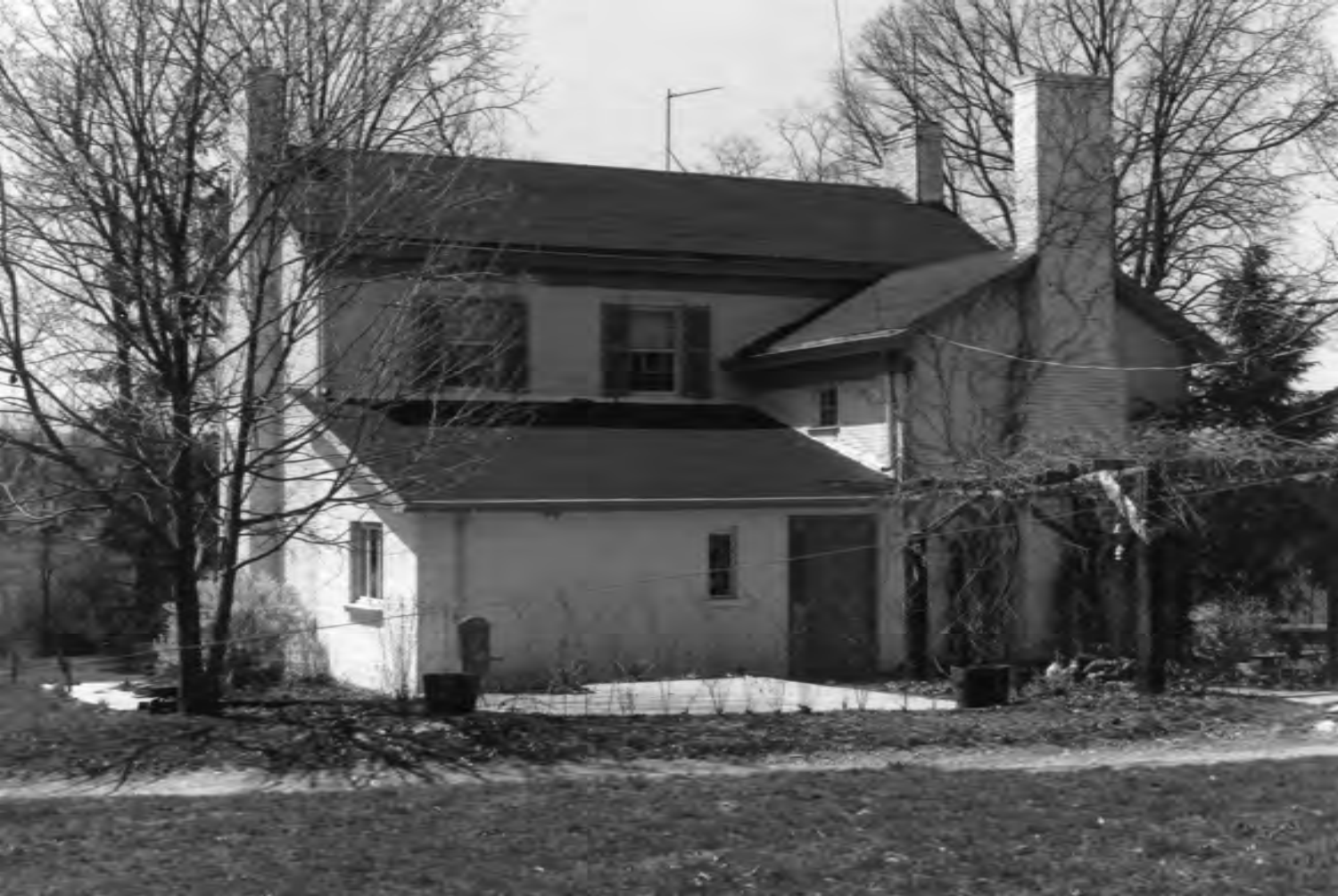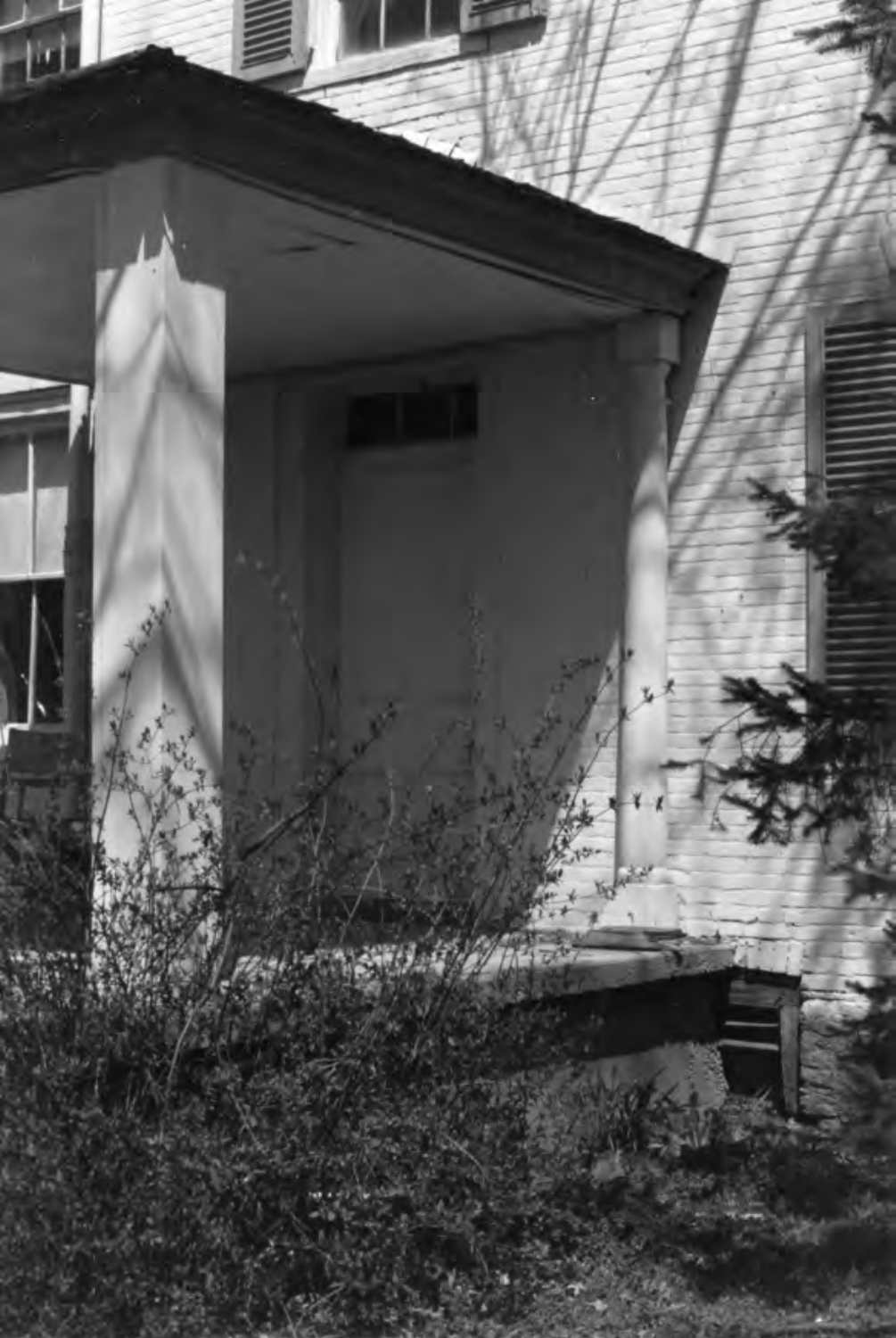